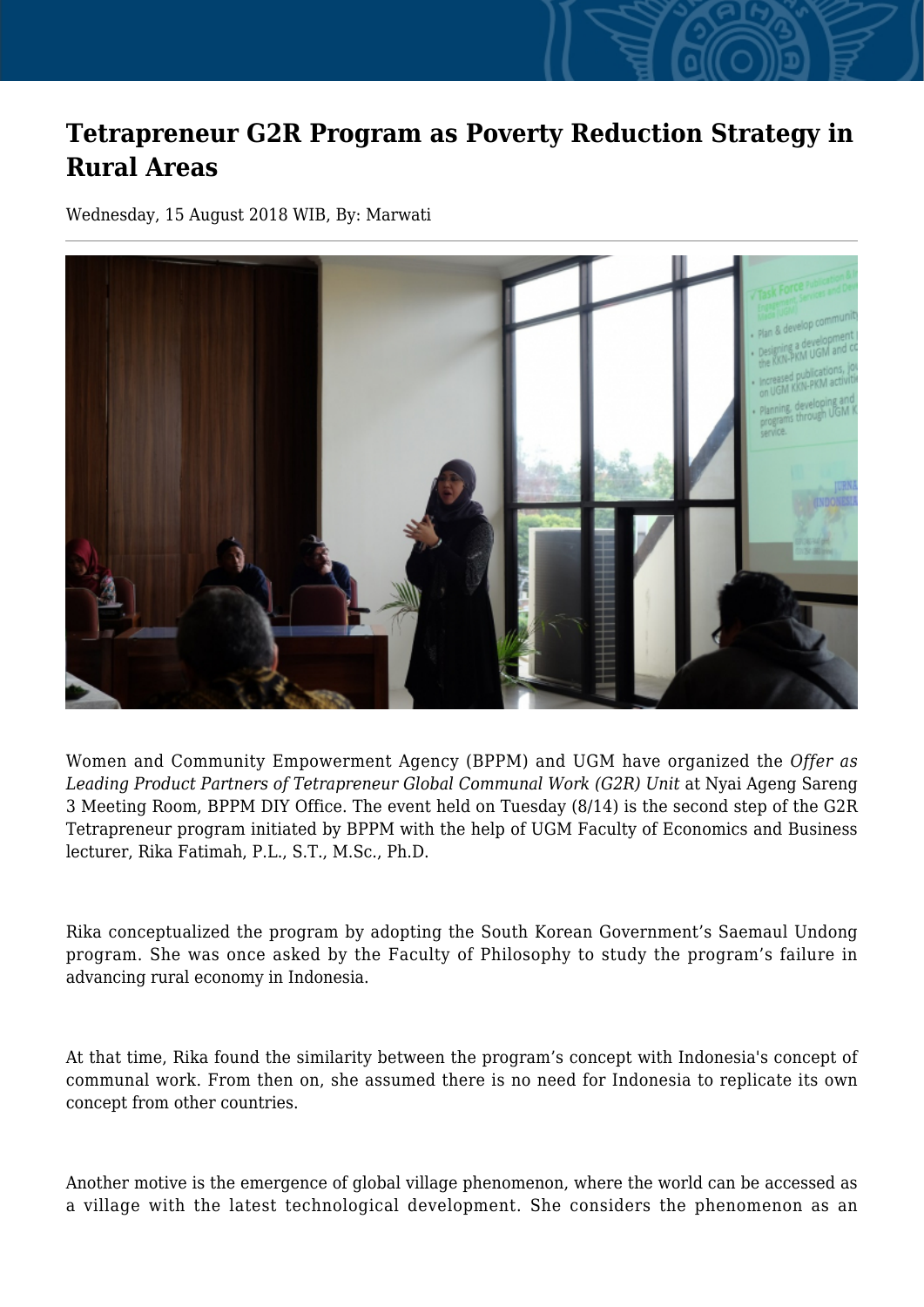opportunity rather than a threat.

Additionally, Rika has her own ideals of alleviating poverty in Indonesia. "Therefore, I took the initiative to create the Tetrapreneur G2R concept," she said.

The concept is a movement of four (tetra) pillar-based village innovation. Tetra 1 is business supply chain from production to commercialization. Meanwhile, Tetra 2 is the availability of noncompetition-based and competition-based markets as a means of exchanging product values.

Rita mentioned that Tetra 2 is the vital stage for the program sustainability. "In Tetra 1, communities are able to provide their products, but it will be useless without markets." She also added that failures in Tetra 2 will return the program to its starting point.

Tetra 3 begins once Tetra 2 is passed. It is the stage of improving product quality through highquality human resources, coordinated systems, and self-development. The pinnacle is Tetra 4, the formation of brand values and aspirations.

"To reach the last stage, all indicators from previous stages must be fulfilled," Rika stressed.

The key to success in this program is the integration of communal work from the fostered villages. "Although rural communities in Indonesia have applied the value of communal work, they have not applied it in economics."

So far, the Tetrapreneur G2R Program has been applied in two villages, Girirejo and Wukirsari, Imogiri, Bantul. Both villages have completed Tetra 1 with two products from each village.

Girirejo Village has successfully produced *Wedang Uwuh Arum Sari* drinks. This product differs from the traditional drink in general with the addition of local plants, cardamom. Another product is *Ceriping Pisang* (banana chips). The interesting part of this snack is the organically cultivated ingredients without any chemicals during processing, making it safe for consumption.

On the other hand, Wukirsari Village presented *Ceriping Gadung* (Asiatic bitter yam chips) with a similar concept to *Ceriping Pisang*. This village also presented another product that is different from the previous products, 'Edu Homestay'. It is a lodging service that offers an educational package including batik class, outbound, local cultures, and carving.